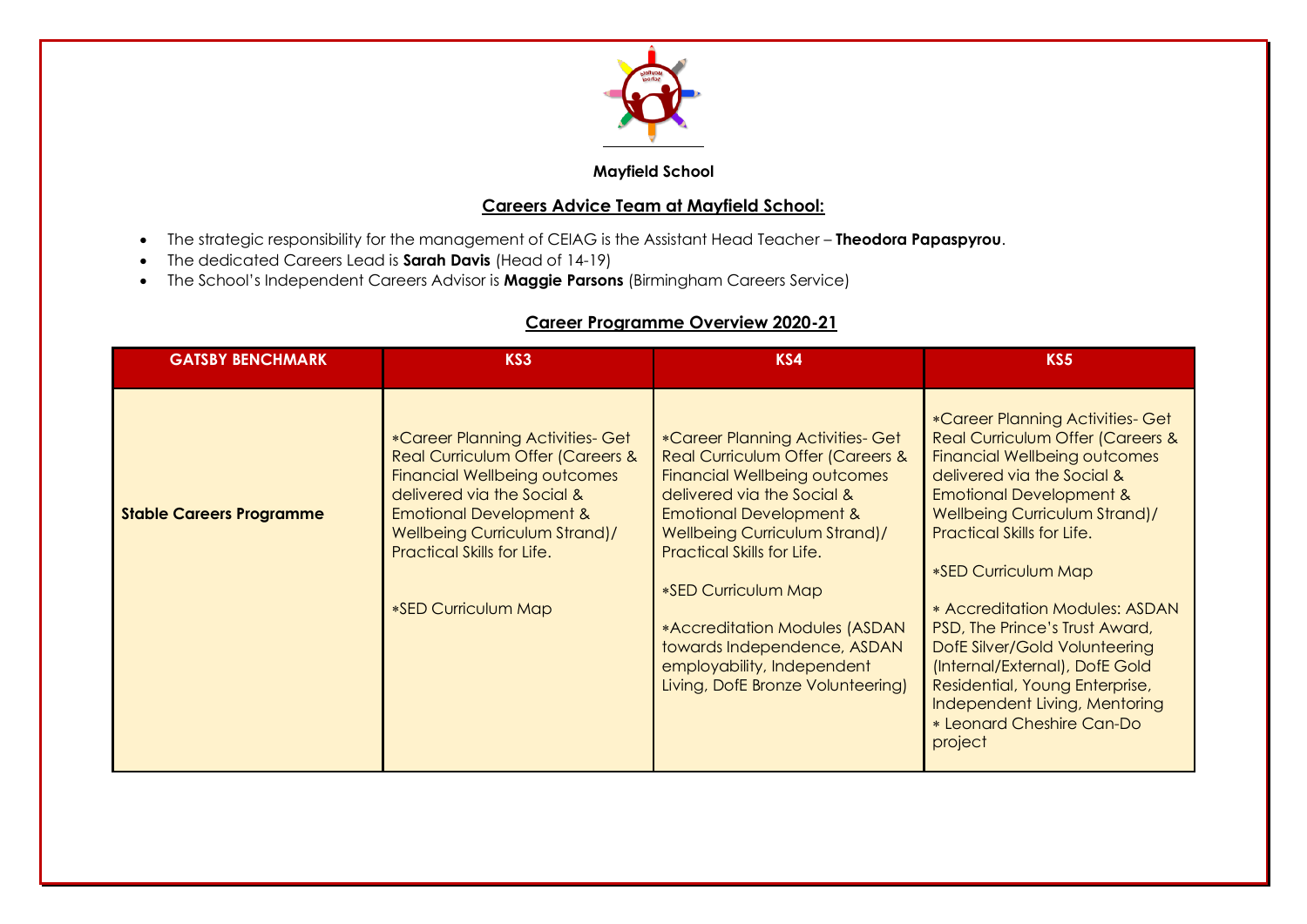|                                                              | *Visits from partners with a career                                                                                                                                                                                                                                                                                                                         | *Visits from partners with a career                                                                                                                                                                                                                                                                                                                                                                      | *Visits from partners with a career                                                                                                                                                                                                                                                                                                                                                                                                                         |
|--------------------------------------------------------------|-------------------------------------------------------------------------------------------------------------------------------------------------------------------------------------------------------------------------------------------------------------------------------------------------------------------------------------------------------------|----------------------------------------------------------------------------------------------------------------------------------------------------------------------------------------------------------------------------------------------------------------------------------------------------------------------------------------------------------------------------------------------------------|-------------------------------------------------------------------------------------------------------------------------------------------------------------------------------------------------------------------------------------------------------------------------------------------------------------------------------------------------------------------------------------------------------------------------------------------------------------|
|                                                              | focus (at least once annually)                                                                                                                                                                                                                                                                                                                              | focus (at least twice a year)                                                                                                                                                                                                                                                                                                                                                                            | focus (at least once a term)                                                                                                                                                                                                                                                                                                                                                                                                                                |
| <b>Learning from Career and Market</b><br><b>Information</b> | *Visits to employers in the local<br>community (at least once a year)<br>*Personal Development Day with<br>a focus on Careers<br>*Assemblies with a focus on<br><b>Transition &amp; Careers</b><br>* 'Futures' Information Evening<br>(Advice on Transitions, Mayfield<br>Sixth Form and other Options)                                                     | *Off Site Visits to employers in the<br>local community (at least twice a<br>year)<br>*Personal Development Day with<br>a focus on Careers<br>*Assemblies with a focus on<br><b>Transition &amp; Careers</b><br>*Futures' Information Evening<br>(Advice on Transitions, Mayfield<br>Sixth Form and other Options)                                                                                       | *Offsite Visits to Local employers<br>(at least once a term)<br>*Personal Development Day with<br>a focus on Careers<br>*Assemblies with a focus on<br><b>Transition &amp; Careers</b><br>*Next Steps Evening-Meet<br>colleges and speak to Post 19<br>providers and staff.                                                                                                                                                                                 |
|                                                              | <b>Enterprise Advisor</b>                                                                                                                                                                                                                                                                                                                                   | <b>Enterprise Advisor</b>                                                                                                                                                                                                                                                                                                                                                                                | <b>Enterprise Advisor</b>                                                                                                                                                                                                                                                                                                                                                                                                                                   |
| Addressing the needs of each<br>pupil                        | * Living in the Wider World Core<br>Theme (SED strand) includes<br>outcomes linked to community<br>participation, careers and<br>employability.<br>*EHCP reviews underpinned by<br><b>Preparation for Adulthood</b><br>*EHCP reviews underpinned by<br><b>Preparation for Adulthood</b><br>* Job Explore Database (JED)<br>*Individual Pupil Career Profile | * Living in the Wider World Core<br>Theme (SED strand) includes<br>outcomes linked to community<br>participation, careers and<br>employability.<br>*Accreditation Modules relevant<br>to individual pupil needs,<br>preferred pathways and<br>progression routes.<br>*EHCP reviews underpinned by<br><b>Preparation for Adulthood</b><br>*Job Explore Database (JED)<br>*Individual Pupil Career Profile | * Living in the Wider World Core<br>Theme (SED strand) includes<br>outcomes linked to community<br>participation, careers and<br>employability.<br>*Accreditation Modules relevant<br>to individual pupil needs,<br>preferred pathways and<br>progression routes.<br>*EHCP reviews underpinned by<br><b>Preparation for Adulthood</b><br>*Careers Advisor attending and<br>supporting EHCP meetings<br>(including completion of Career<br>Action Plans/Y13) |
|                                                              |                                                                                                                                                                                                                                                                                                                                                             |                                                                                                                                                                                                                                                                                                                                                                                                          | *Job Explorer Database (JED)<br>*Individual Pupil Career Profile                                                                                                                                                                                                                                                                                                                                                                                            |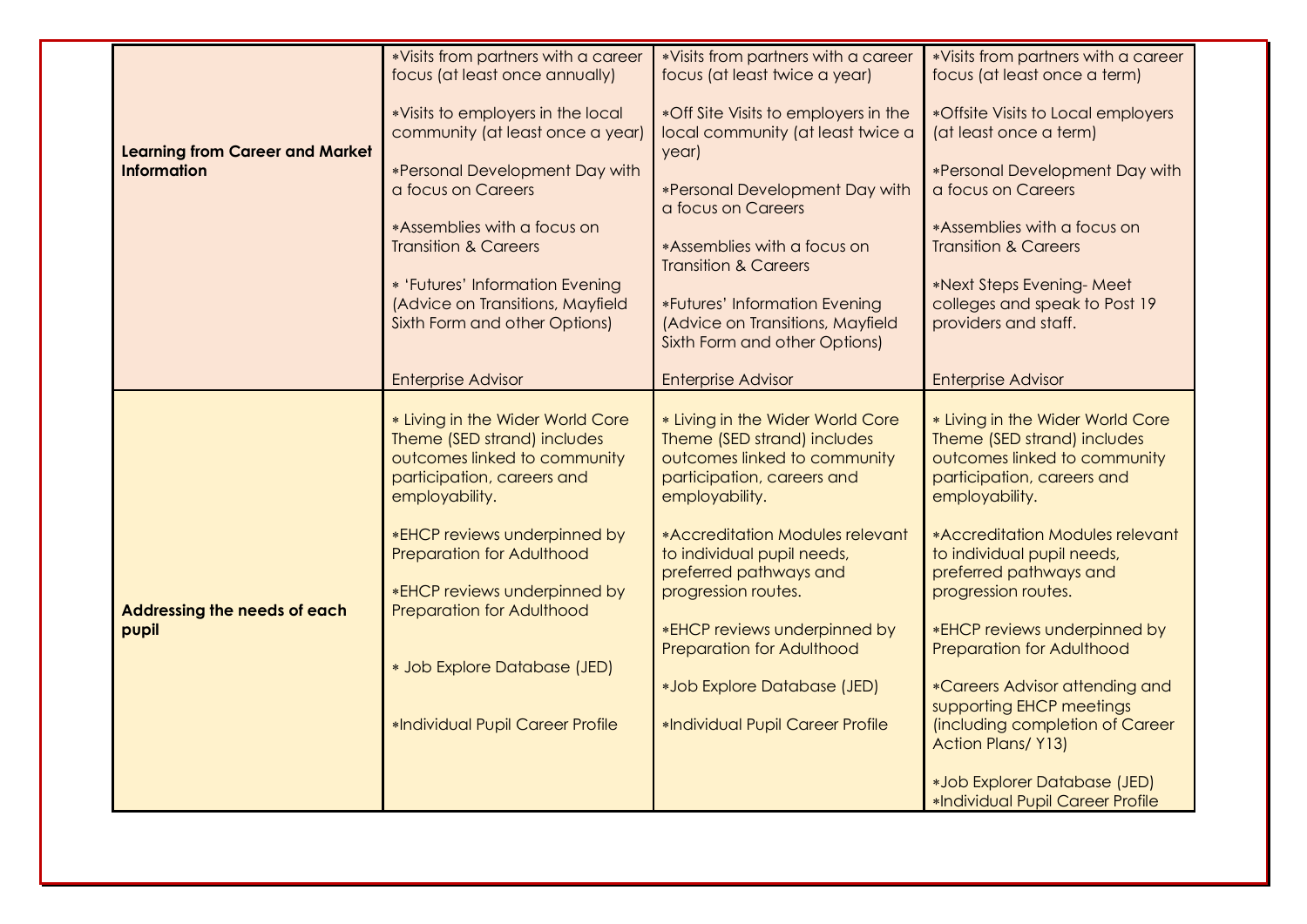| <b>Linking Curriculum Learning to</b><br><b>Careers</b> | *Staff to use Evidence for<br>Learning to record assessments<br>against Career and employability<br>linked outcomes (Living in the<br>Wider World/SED Strand & SED<br>Curriculum Map)                            | *Staff to use Evidence for<br>Learning to record assessments<br>against Career and employability<br>linked outcomes (Living in the<br>Wider World/SED Strand & SED<br>Curriculum Map) | *Staff to use Evidence for<br>Learning to record assessments<br>against Career and employability<br>linked outcomes (Living in the<br>Wider World/SED Strand & SED<br>Curriculum Map) |
|---------------------------------------------------------|------------------------------------------------------------------------------------------------------------------------------------------------------------------------------------------------------------------|---------------------------------------------------------------------------------------------------------------------------------------------------------------------------------------|---------------------------------------------------------------------------------------------------------------------------------------------------------------------------------------|
|                                                         |                                                                                                                                                                                                                  | *Accreditation Unit Folders &<br>Certificates                                                                                                                                         | *Accreditation Unit Folders &<br>Certificates                                                                                                                                         |
|                                                         |                                                                                                                                                                                                                  | *14-19 Awards Assembly<br>* Duke of Edinburgh<br>Parent/Student Information                                                                                                           | *14-19 Awards Assembly<br>*Duke of Edinburgh<br>Parent/Student Information                                                                                                            |
|                                                         |                                                                                                                                                                                                                  | Sessions, Individualised<br>Programmes & Award Assemblies                                                                                                                             | Sessions, Individualised<br>Programmes & Award Assemblies                                                                                                                             |
| <b>Encounters with employers and</b><br>employees       | *Visits to employers in the local<br>community as part of community<br>visit opportunities/ children to<br>encounter, experience, identify<br>and explore job roles in venues<br>accessed (at least once a year) | *Off Site Visits to employers in the<br>local community/children to<br>encounter, experience, identify<br>and explore job roles in venues<br>accessed (at least twice a year)         | *Off Site Visits to employers in the<br>local community/children to<br>encounter, experience, identify<br>and explore job roles in venues<br>accessed (at least once a term)          |
|                                                         | *Visits from partners with a career<br>focus (at least once annually)                                                                                                                                            | *Visits from partners with a career<br>focus (at least twice a year)                                                                                                                  | *Visits from partners with a career<br>focus (at least once a term)                                                                                                                   |
|                                                         | *Personal Development Day with<br>a focus on Careers (Visitors &<br><b>Guest Speakers)</b>                                                                                                                       | *Personal Development Day with<br>a focus on Careers (Visitors &<br><b>Guest Speakers)</b>                                                                                            | *Personal Development Day with<br>a focus on Careers (Visitors &<br><b>Guest Speakers)</b>                                                                                            |
|                                                         |                                                                                                                                                                                                                  | *Duke of Edinburgh Programme<br>(Volunteering, Physical, Skills,<br>Expedition)                                                                                                       | *Duke of Edinburgh Programme<br>(Volunteering, Physical, Skills,<br>Expedition)                                                                                                       |
|                                                         |                                                                                                                                                                                                                  |                                                                                                                                                                                       | * Virtual sessions facilitating<br>student liaison with employees as<br>part of Employability Modules.                                                                                |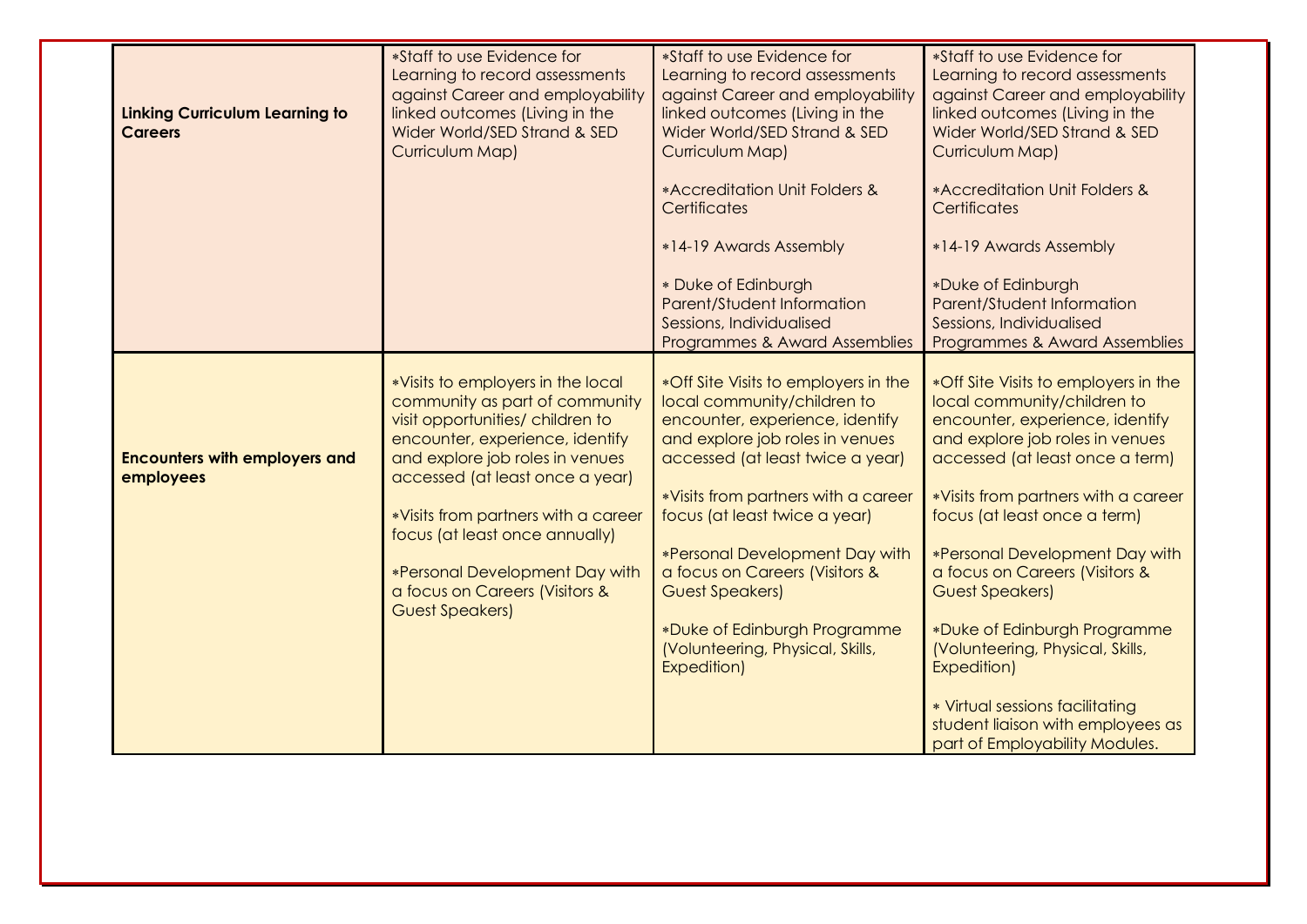|                                                              | *Internal Work Experience<br>Opportunities as part of Class<br>responsibilities and roles.                                                                                                                    | *Internal Work Experience<br>Opportunities as part of Class<br>responsibilities and roles.                                                                                                                                                                                                            | *Internal Work Experience<br>Opportunities as part of Class<br>roles and responsibilities.                                                                                                                                                                                                                                                                                                  |
|--------------------------------------------------------------|---------------------------------------------------------------------------------------------------------------------------------------------------------------------------------------------------------------|-------------------------------------------------------------------------------------------------------------------------------------------------------------------------------------------------------------------------------------------------------------------------------------------------------|---------------------------------------------------------------------------------------------------------------------------------------------------------------------------------------------------------------------------------------------------------------------------------------------------------------------------------------------------------------------------------------------|
| <b>Experience of workplaces</b>                              | *If appropriate, Internal Work<br>Experience opportunities across<br>school, e.g., supporting reading<br>sessions for younger students,<br>delivering supplies, etc.<br>(minimum of 2 days block per<br>year) | *Internal Work Experience<br>Opportunities across school<br>(minimum of 5 days block per<br>year)<br>*Where appropriate, External<br><b>Work Experience Opportunities</b><br>(minimum of 2 days block per<br>year)<br>*Duke of Edinburgh Programme<br>(Volunteering, Physical, Skills,<br>Expedition) | *Internal Work Experience<br>Opportunities with responsibility<br>across the school e.g., car<br>washing, etc. (at least 2 Blocks of<br>5 days per year)<br>*Where appropriate, External<br><b>Work Experience Opportunity</b><br>(minimum of 1-week block per<br>year as per individual pupil<br>needs)<br>*Duke of Edinburgh Programme<br>(Volunteering, Physical, Skills,<br>Expedition) |
|                                                              |                                                                                                                                                                                                               | *Post 16/19 Links accessible on<br>website                                                                                                                                                                                                                                                            | *Post 16/19 Links accessible on<br>website                                                                                                                                                                                                                                                                                                                                                  |
| <b>Encounters with further or Higher</b><br><b>Education</b> | * Post 16 Taster Day (Mayfield<br>Sixth Form)                                                                                                                                                                 | *Open Days advertised on<br>website                                                                                                                                                                                                                                                                   | *Open Days advertised on<br>website                                                                                                                                                                                                                                                                                                                                                         |
|                                                              |                                                                                                                                                                                                               | *Post 16 Taster Days - Mayfield<br>Sixth Form/Other Sixth Form<br>Provider taster (at least twice a<br>year)                                                                                                                                                                                          | *Post 19 Taster Days (at least<br>twice a year)                                                                                                                                                                                                                                                                                                                                             |
| <b>Personal Guidance</b>                                     | <b>Individual Pupil Career Profile</b>                                                                                                                                                                        | <b>Individual Pupil Career Profile</b>                                                                                                                                                                                                                                                                | <b>Individual Pupil Career Profile</b>                                                                                                                                                                                                                                                                                                                                                      |
|                                                              | <b>EHCP</b> reviews                                                                                                                                                                                           | <b>EHCP</b> reviews                                                                                                                                                                                                                                                                                   | <b>EHCP</b> reviews                                                                                                                                                                                                                                                                                                                                                                         |
|                                                              | Parent Information Sessions with a<br>focus on Transition and Careers.                                                                                                                                        | Parent Information Sessions with a<br>focus on Transition and Careers.                                                                                                                                                                                                                                | Maggie Parsons-Independent<br><b>Careers Advisor</b><br>Parent Information Sessions with a<br>focus on Transition and Careers<br>led by External Careers Advisor                                                                                                                                                                                                                            |